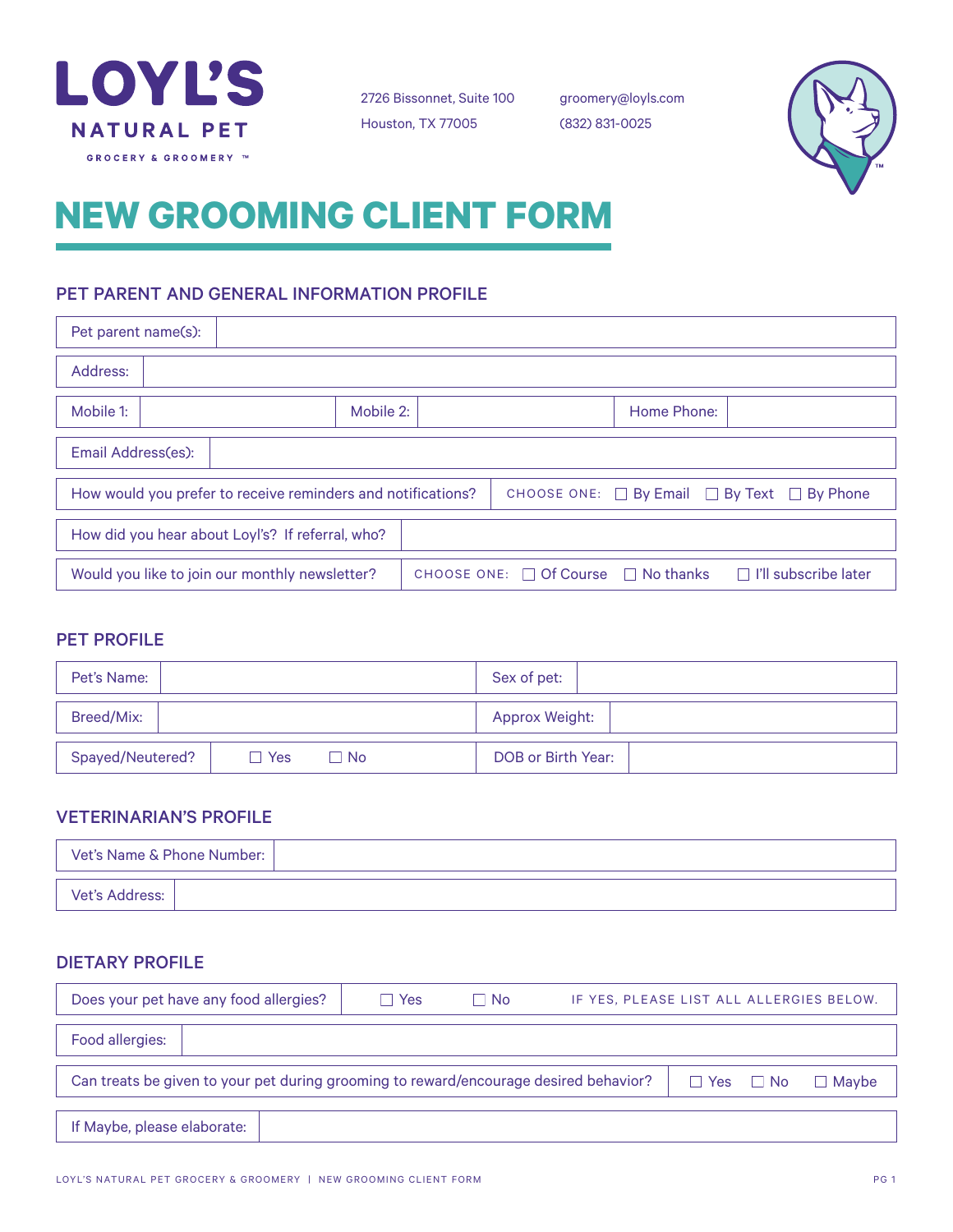# MEDICAL PROFILE

| Does your pet have any medical conditions? | $\Box$ No $\Box$ PLEASE LIST CONDITIONS BELOW.<br>l Yes |  |  |
|--------------------------------------------|---------------------------------------------------------|--|--|
| Medical conditions:                        |                                                         |  |  |
| Is your pet currently on any medications?  | $\Box$ Yes $\Box$ No LIST ALL MEDICATIONS BELOW.        |  |  |
| <b>List of Medications:</b>                |                                                         |  |  |

# GROOMING PROFILE

|                     | Does your pet have any sensitive areas (e.g. sanitary area, back, knee, etc.) or is your pet<br>sensitive to any grooming procedures (e.g. ear cleaning, nail trimming, etc.)? | <b>Yes</b><br>L | $\Box$ No |
|---------------------|--------------------------------------------------------------------------------------------------------------------------------------------------------------------------------|-----------------|-----------|
| Area/Procedure:     |                                                                                                                                                                                |                 |           |
|                     | Does your pet become uncomfortable, aggressive, and/or scared during the grooming process?                                                                                     | Yes             | No.       |
| What's the trigger? |                                                                                                                                                                                |                 |           |

# GROOMING AGREEMENT

## **Vaccinations**

All pets must have an up-to-date veterinary vaccination record on file for rabies, DHPP, and Bordetella before any grooming services can be performed. Vaccination records can be emailed to groomery@loyls.com. Titer tests and special circumstances will be taken into consideration.

#### **Aggressive or Dangerous Pets**

Pet parents must inform us if their pet bites, has bitten, or is aggressive to people, other pets, or specific grooming procedures. If it is necessary for the safety of the pet and the groomer, a muzzle may be used. We reserve the right to refuse, alter, or cease any groom in the event the groomer determines it is in the best interest of the pet or if the pet displays aggressive behavior. A handling fee may be charged in addition to the regular grooming fee.

#### **Matted Pets**

Pets with matted coats require extra attention during grooming. If matting is minimal and the pet responds well, the groomer may brush out the pet for an extra fee. If mats cannot be removed in a timely manner or if the pet is in pain, we will contact you about a short haircut or shave. If pet parent does not provide permission for a short haircut or shave, pet parent must pick up their pet as-is. The risk of nicks, scratches, cuts, abrasions, clipper burn, brush burn, hematomas and related seeping, loss of hair growth, loss of skin pigmentation, etc. is greater on a matted pet and the pet's skin may be red, itchy, and/or irritated after grooming. In some cases, pets can also exhibit brief behavioral changes or self-inflict irritations after mat removal. Shaved pets may require sunscreen to prevent sunburn until the hair grows out sufficiently to protect the skin. We will not be held responsible for any injury sustained while grooming a matted pet including any after effects. Regular brushing at home and a consistent professional grooming schedule can help prevent matting.

#### **Senior Pets & Pets Health or Medical Problems**

Pet parents will present a pet that is healthy enough to be groomed. Grooming may expose pre-existing health and skin problems. Grooming procedures can sometimes be stressful especially for senior pets or those with health problems. Senior pets will be groomed for cleanliness and comfort to not add to their stress. Any grooming that takes place on senior pets, frail pets, matted pets, pets with neglected coats, pets possessing mild to severe skin allergies, anxious or nervous pets, self-destructive pets, or pets with health conditions, known or unknown to pet parent, is at the pet parent's risk.